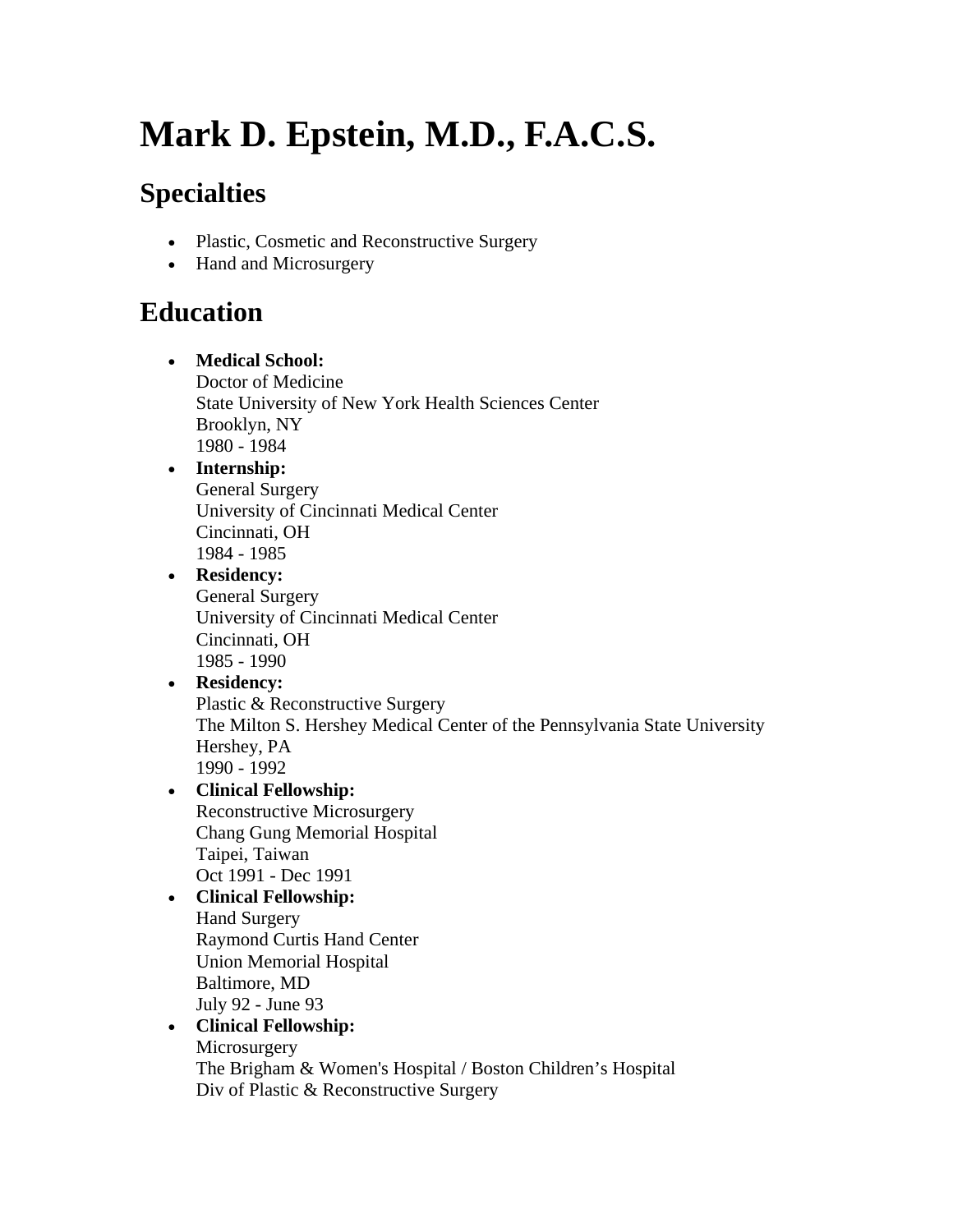Harvard Medical School Boston, MA July 93 - June 94

#### **Research Fellowships**

- **SUNY Downstate Medical Center** Brooklyn, NY Department of Physiology - Research Assistant (1978 - 1982) Vascular Smooth Muscle Response to Pressors; Neurophysiology of Respiration; Effect of Early Feeding on Mesenteric Blood Flow in Neonates; Designed and constructed specialized instrumentation for some of above named projects
- •
- **New York University Medical Center**  New York, NY Institute for Reconstructive Plastic Surgery - Research Assistant (1984) Developed a miniature self-inflating tissue expander which was subsequently used to demonstrate improved bone graft survival in a rabbit model.
- •
- **Shriners Burn Institute** Cincinnati, OH (1987-1988)

Microbial translocation and investigated gastrointestinal barrier function in burn sepsis.

#### **Professional Memberships & Affiliations**

- Fellow, American College of Surgeons
- American Society of Plastic Surgeons
- American Society of Aesthetic Plastic Surgeons

#### **Academic & Hospital Appointments**

- **Chief Resident & Clinical Instructor in Surgery** Department of Surgery University of Cincinnati Medical Center Cincinnati, OH 1989 - 1990
- **Chief Resident & Clinical Instructor in Plastic & Reconstructive Surgery** Milton S. Hershey Medical Center Hershey, PA 1991 - 1992
- **Fellow in Hand Surgery** Union Memorial Hospital Baltimore, MD 1992 - 1993
- **Fellow in Microvascular Surgery** Brigham & Women's Hospital